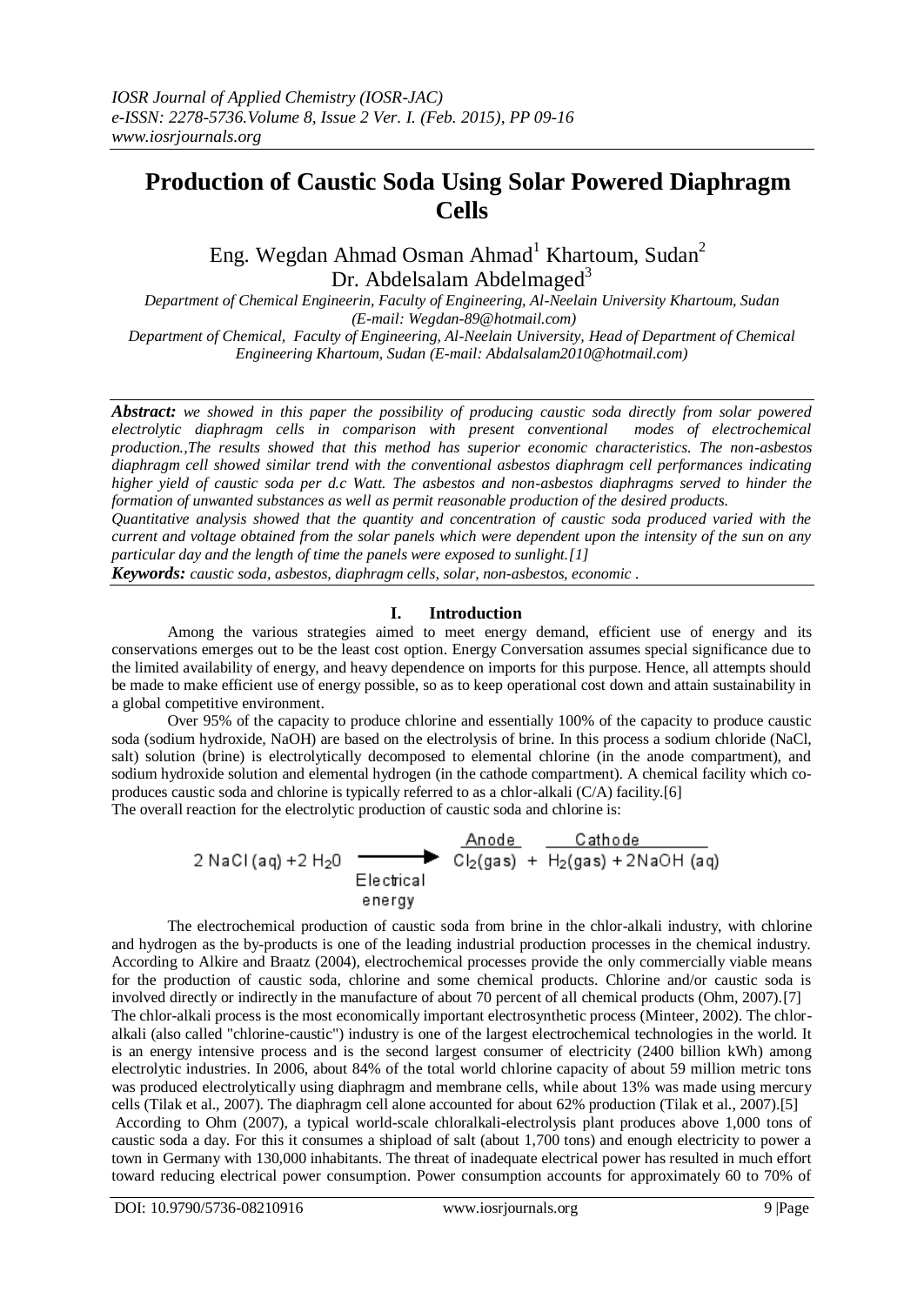the total cost of industrial chlor-alkali production (Minteer, 2002; Patel, 2009). In addition, the power supply is highly unreliable, with frequent fluctuations, resulting in lower operational efficiency and higher input cost. Another inputs cost such as gas and petroleum fuel.[7]

Although the process chemistry of the chlor-alkali electrolytic production of caustic soda is simple to understand, the design and operational issues are vastly complex (Gunatillaka and Achwal, 2003). This particular area of production has witnessed, and is still witnessing drastic changes in the methods of production, all of which are directed towards achieving better ways of production in terms of yield, economics, operation, instrumentation, durability, environmental suitability and improvement on equipment design. Recently, low energy consumption in chlor-alkali cells using oxygen reduction electrodes was investigated by Kiros and Bursell (2008). A novel electrolytic cell which reduced power consumption by 91% was recently developed with significantly superior kinetics, selectivity and efficiency compared to the traditional types of chlor-alkali cells for the production of caustic soda (Minteer, 2002). The effect of magnetic field in chlor-alkali cells performance was also studied by Minteer and Burney (2005). Performance and durability enhancement was investigated for another chlor-alkali cell recently by Ichinose et al., (2004). Application of simulation results as well as relevant parameters and design criteria in the electrochemical industry for the operation of an Expanded Area Diaphragm Cell (EADC) for the electrochemical production of caustic soda with some results similar to what is obtainable in the industry was carried out recently (Olufemi, 2008).<sup>[10]</sup>

In view of the above areas of concern, the chlor-alkali sector which is a basic driver of the economy has to play a pro-active role in optimizing energy efficiency and reducing wastage. Among the various strategies aimed to meet energy demand, efficient use of energy and its conservations emerges out to be the least cost option. Energy Conversation assumes special significance due to the limited availability of energy, and heavy dependence on imports for this purpose. Hence, all attempts should be made to make efficient use of energy possible, so as to keep operational cost down and attain sustainability in a global competitive environment. Against this back drop of high energy saving potential and its benefits, Bureau of Energy Efficiency has been established in some countries. Under the provisions of this statute, they are responsible for laying down standards and implements policy and programmes pertaining to energy conservation. In energy conservation conscious countries, Energy Conservation Acts (ECAs) has specified the list of energy intensive industries and establishments as designated consumers. Chlor-alkali is one of such industry. Such designated consumers will have to carry out certain mandatory functions such as appointing designated energy managers, get energy audit conducted at regular intervals, implement techno-economically viable recommendations, comply with fixed norms of specific energy consumption and submit to the designated authority periodic reports on steps taken by them. The chlor-Alkali industry has to aggressively pursue the energy conservation agenda - not so much for meeting any lofty social obligation, but to ensure its own survival and growth. Members of the chlor-alkali industry can adopt several such strategies. Reduced energy-consuming chlor-alkali process and solar power derived energy is a good recommendation for the process.

This work is set-out to study and put forward successful implementation of techno-economically viable recommendations in the chlor-alkali industry. The possibility of this is to be explored by theoretical investigation and experimental demonstration of the usage of solar powered electrolytic asbestos and nonasbestos diaphragm cells for the production of caustic soda.[4]

# **1.1. Characterization of solar-powered non-asbestos diaphragm cells:**

An experimental study was performed using an array of solar panels to power three non-asbestos diaphragm type electrochemical cells whose anodes consisted of carbon rods and cathodes made up of stainless steel plate for the electrolysis of a 25% w/w sodium chloride solution, with the aim of producing caustic soda. The non-asbestos diaphragms served to hinder the formation of unwanted substances as well as permit reasonable production of the desired products. Quantitative analysis showed that the quantity and concentration of caustic soda produced varied with the current and voltage obtained from the solar panels which were dependent upon the intensity of the sun on any particular day and the length of time the panels were exposed to sunlight. The three non-asbestos diaphragm cells exhibited various characteristic performances, which are reflections of their design, fabrication, composition and operational parameters. The non-asbestos diaphragm D3 with composition of 60 % w/w Portland cement, 20 % w/w silica and 20 % w/w polyvinyl chloride (PVC) indicated the highest yield of caustic soda per d.c Watt with specific electrical energy supplied. The research served as an encouraging inquisitive foundation into the possibility of producing caustic soda directly from solar powered electrolytic diaphragm cells as well as investigating key factors that affects cell performance in view of present conventional modes of electrochemical production.[1]

# **II. Material And Method**

The experimental set up consisted of electrochemical cells with anolyte and catholyte compartments, graphite anodes, stainless steel cathodes, array of solar panels producing electric current, a voltmeter, an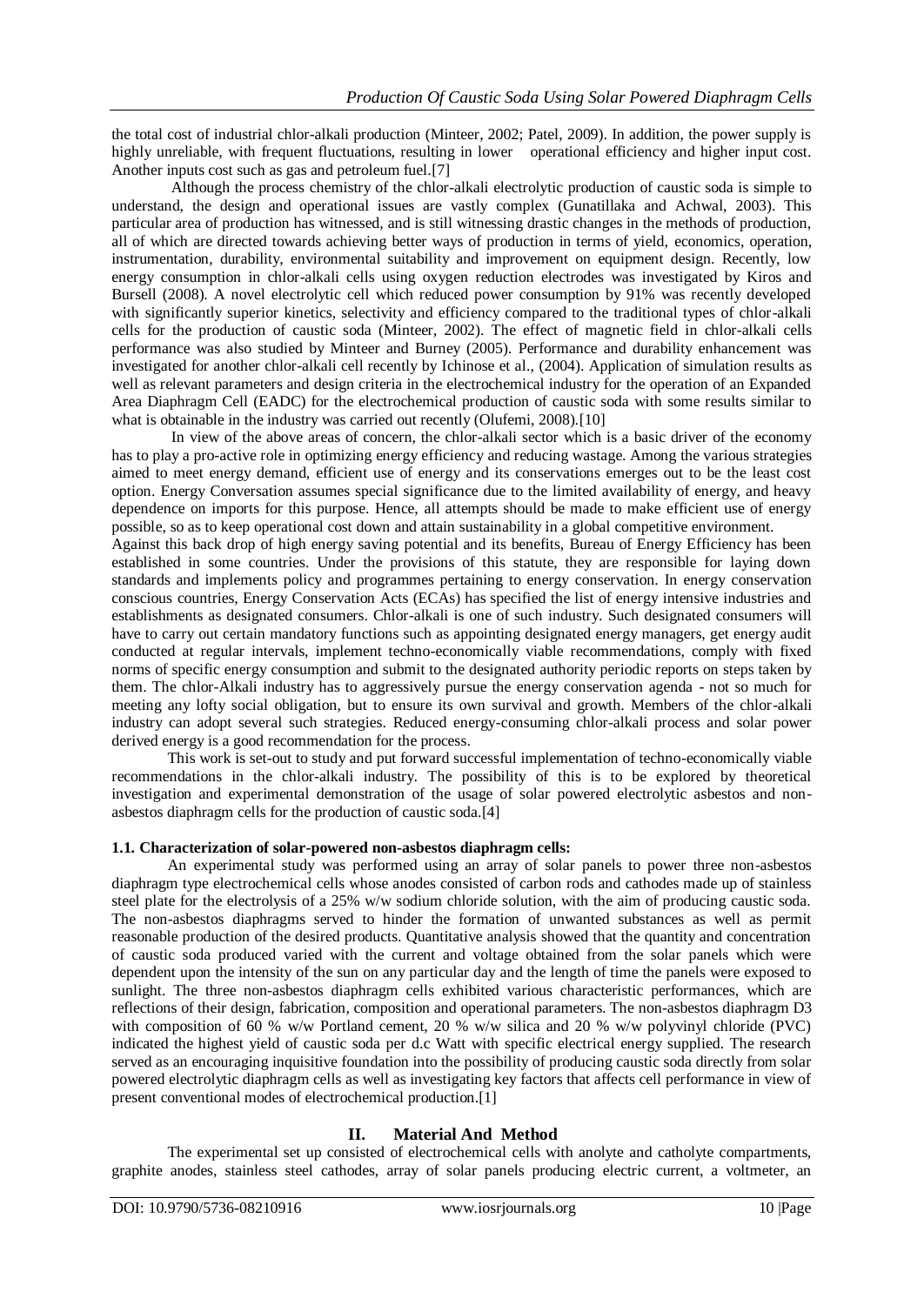ammeter, a charge controller and ducts used to collect products of electrolysis. Additional apparatus employed in the preparation of 25% w/w brine and 2.78M HCl for titration were; volumetric flask, a measuring cylinder, an electronic weighing balance, a stirrer, distilled water and crystalline sodium chloride. Apparatus involved in the titration were beakers, retort, burette, conical flask, and pipette. A total of 6 hours electrolysis time was taken for each daily run, with the open and closed cell voltages and current taken at hourly intervals for three days a week. Inlet temperature of brine was 313K for all runs, while the final is about 315K for all runs. Asbestos plate (85% cement and 15% chrysolite asbestos) and non-asbestos plate (85% cement, 7.5% PVC and 7.5% Silica), were separately prepared, and were subsequently adhered to the cathode plate, for use as diaphragms to aid the comparative study. Figure-1 shows the schematic electrochemical operational diagram.

Solar modules were firmly fixed in place, in a manner suitable to withstand all expected loads. The modules were mounted with the orientation and tilt angle required for optimum performance. Its location was selected to have direct access to sunlight from 0900 to 1500 hours GMT. The tilt angle was maintained at 20 degrees to the horizontal, with modules facing south in the northern hemisphere or north in the southern hemisphere as the case may be.

During installation of the modules, so as to avoid the destruction of the solar cells, bypass diodes and junction box, the correct polarity was observed and blocking diodes were used to prevent reversal flow of current to the panels.

Positive wire from modules was connected to the positive terminal of the charge controller and negative wire from the modules was connected to the negative terminal of the charge controller. Positive wire from the charge controller was connected to the cell anode and negative wire from the charge controller was connected to the cell cathode. Insulated copper wire was used to connect the panels in parallel to the charge controller and cells.



**Figure(1):** Schematic electrochemical operational diagram of solar powered diaphragm cells.

# **III. Results And Discussions**

It was observed for both cell types and for all operations that the open circuit voltage was always greater than the cell voltage at loading. This was because of the fact that loading caused a drop in potential, in addition to the effect of the charge controller on the cells also. The charge controller was needed to regulate the amount of current entering into the cell, and also to prevent the backward flow of electricity from the cell to the solar panels as a result of the electrochemical potential generated in the cell by reason of the electrochemical reactions. Furthermore, it was observed that the amount of electricity generated by the solar panels varied with the intensity of the sun on each particular day. The highest voltage was observed for the hottest day and viceversa. The values of current, mass flow rate, efficiency and so on obtained for the two cells closely resemble the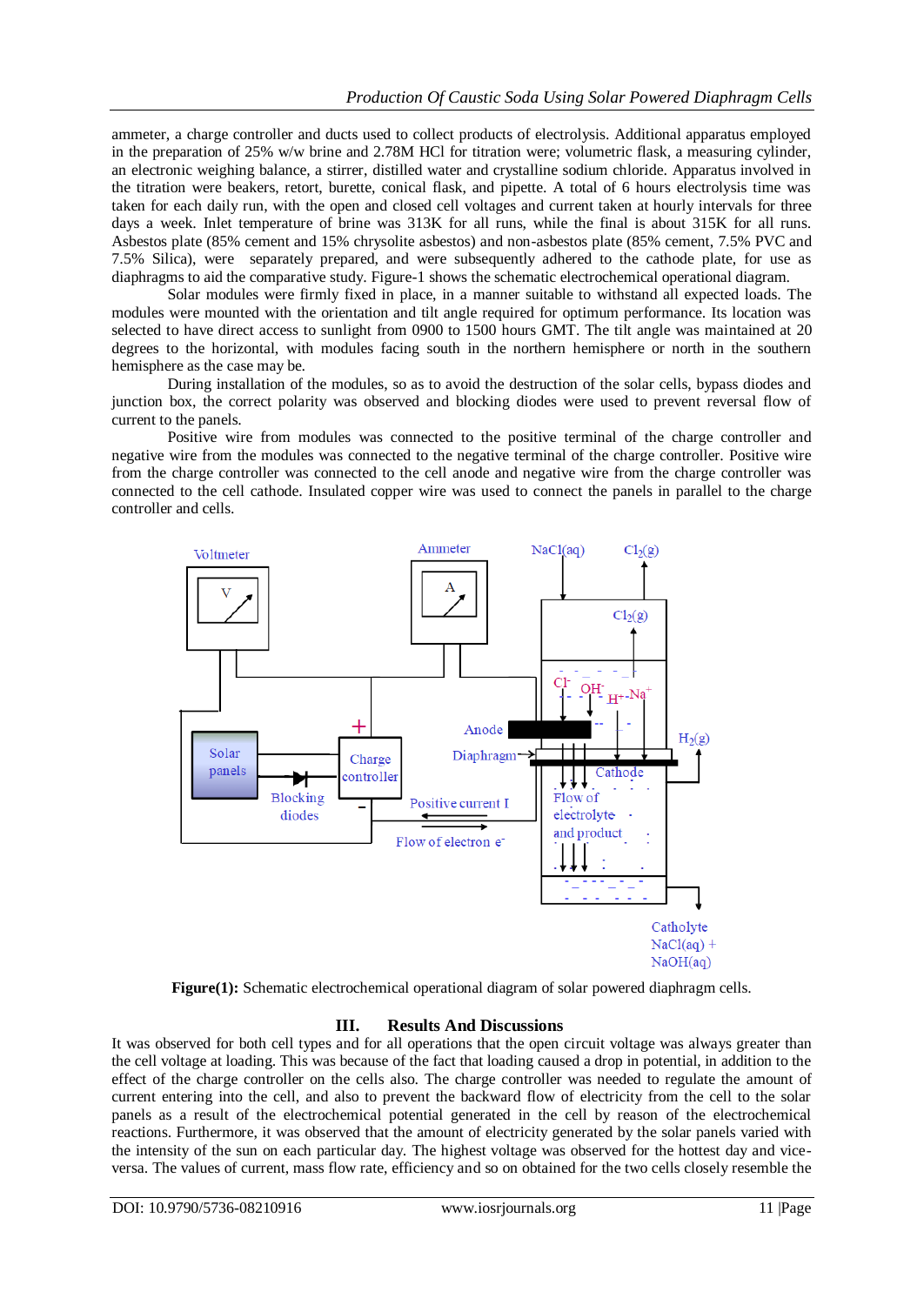range obtained for diaphragm cells operated by stepped down a.c to d.c rectified power supply from mains (Olufemi et al., 1999; 2000, 2008).

Figure-2 shows the variation of average current with average voltage for the asbestos and non-asbestos diaphragm cells. Higher currents and voltages were observed for the asbestos diaphragm cells. The two cells confirmed the ohmic direct proportional relationship that current increases linearly with voltage. The nonasbestos seems to have a higher operational electrical resistance with respect to the present operation.[9]



**Figure(2):** Variation of current with voltage for the asbestos and non-asbestos diaphragm cells.

In Figure-3, the molar concentration of caustic soda in the catholyte products of the two cells is shown to increase with average cell current. The non-asbestos diaphragm cell produced more concentrated solutions relatively than the asbestos diaphragm cell with respect to the present electrochemical operation. Despite the fact that the non-asbestos cell operated at a lower electrical current than its counterpart, it still produced more concentrated products. The non-asbestos diaphragm cell seems to be better in the production of more concentrated product in this regard. asbestos diaphragm is less permeable than the asbestos diaphragm resulting in relatively higher residence time of the reacting species at the electrodes. This means that conversion will be higher per unit space volume of cell.[9]



**Figure(3):** Variation of concentration with current for the asbestos and non-asbestos diaphragm cells.

Variation of the mass flow rate of caustic soda produced for the two cells with average operational current is plotted in Figure-4. As expected from the previous plot, the asbestos diaphragm cells resulted in higher mass flow rate than the non-asbestos cell. This follows directly from the fact that the asbestos diaphragm is more permeable in the present operation. However it can be observed in the two cells that the mass flow rate increased to a maximum value and then declined. This means that operation at too high current values can lead to energy wastage if not controlled. This is a subject of optimum cell design and optimum cell operation.[9]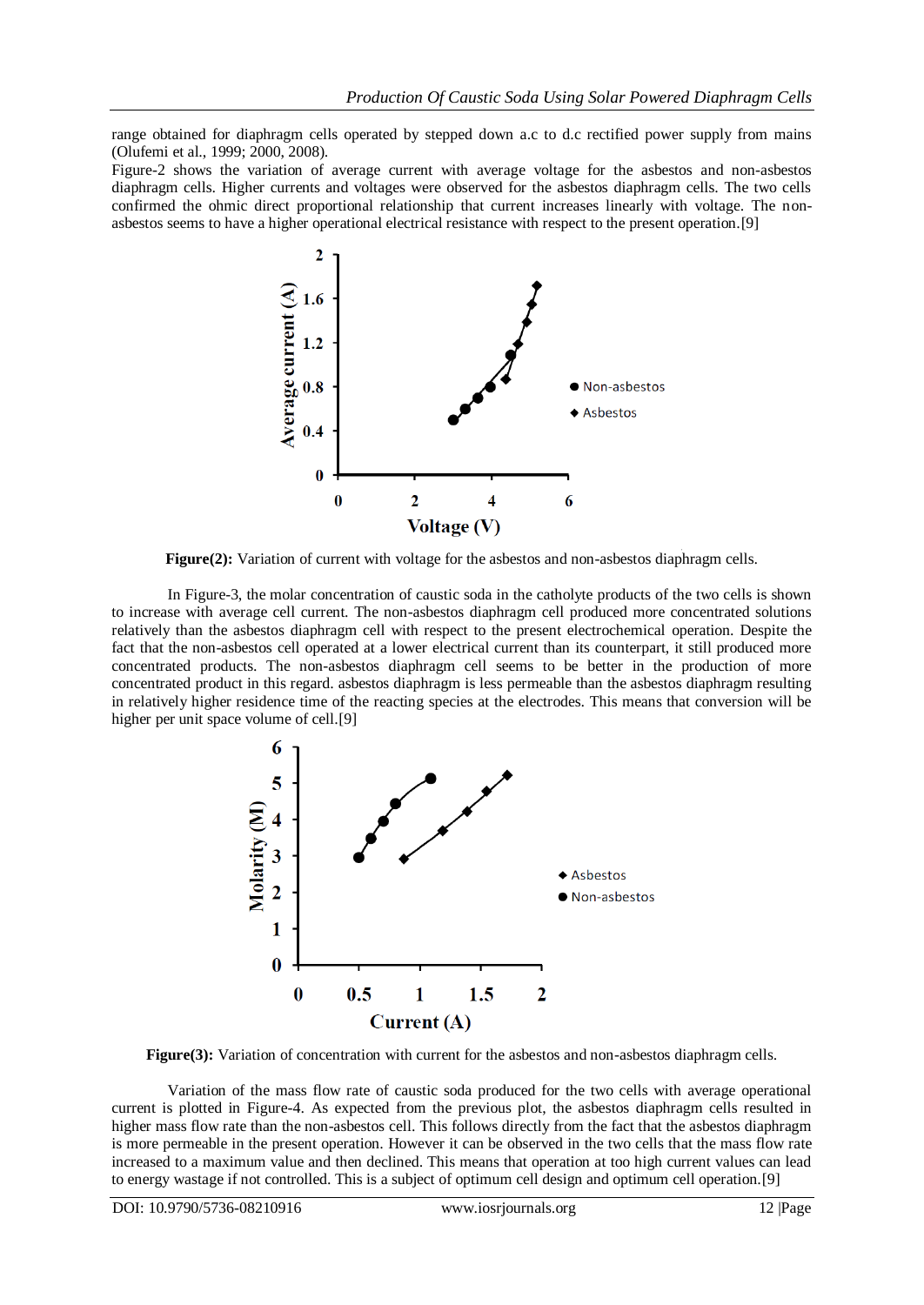

**Figure(4):** Variation of mass flow rate with current for the asbestos and non-asbestos diaphragm cells.

Figure-5 shows the variation of average current efficiency with operational voltage. As it can be deducted from the operation of the two cells, too high voltages above the theoretical decomposition voltage leads to reduction in efficiency, there by resulting in more energy wastage. The asbestos diaphragm cells recorded higher current efficiencies with respect to the present operational procedure. The less permeable nature of the non-asbestos diaphragm may be responsible for its lower current efficiency relative to its counterpart.





The yield (kg NaOH / kg NaCl input) increased with voltage in Figure-6, with that of the non-asbestos cell indicating higher yield with respect to voltages applied. This showed the possibility of improving the yield of caustic soda produced with increased operational voltages for the cells.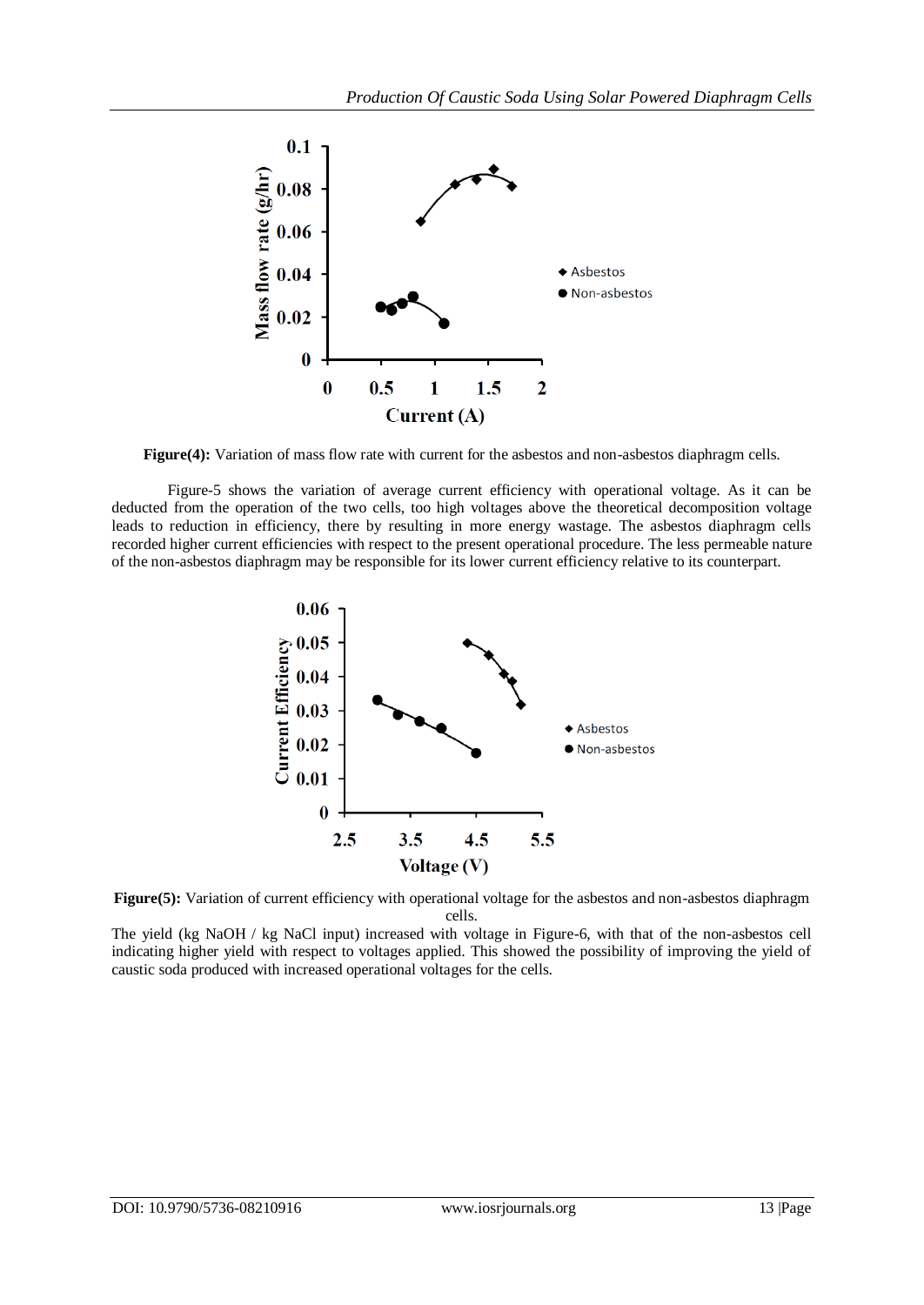

**Figure(6):** Variation of yield with operational voltage for the asbestos and non-asbestos diaphragm cells.

In Figure-7, the non-asbestos cell showed a better yield per d.c Watt than the asbestos diaphragm cell. This indicated that the non-asbestos cell in the present operation produced more desired product than the asbestos cell at corresponding electrical d.c power supplied. The yield /d.c Watt is a good indication of the electrical power effectiveness of substance producing electrochemical cells.[9]



**Figure(7):** Variation of yield with yield /d.c Watt for the asbestos and non-asbestos diaphragm cells.

In Figure-8, the variation of the specific electrical energy requirement for the production of caustic soda with respect to operating voltage is shown. It can be deduced that the specific electrical energy needed to produce 1 kg of caustic soda decreased with operating voltage for the two cells. The specific energy required decreased with increasing cell voltage for the two cells. From the plot, the specific energy required by the nonasbestos diaphragm cell for corresponding voltages with that of the asbestos diaphragm cell seems to be lower. This is a strong indication that if improved upon, the non-asbestos diaphragm cell has a higher capability of producing more caustic soda for the same electrical energy supplied with its asbestos counterpart. In simple terms, the non-asbestos diaphragm cell produced more caustic soda for the same applied potential difference than the asbestos diaphragm cell in the present operation. In comparison with industrial cells, the specific energy required by commercial diaphragm cells approximately varies from 1.38 x 10<sup>7</sup> to 2.03 x 10<sup>7</sup> J/kg, with current densities ranging between 900 to 2600 A/m (Worell et al., 2000; Tilak et al., 2007). The two laboratory scale cells presented here required higher specific energy per kilogram of caustic soda produced in the present operation. The current densities employed in the solar powered cells ranged from 52.08 to 179.17 A/m<sup>2</sup>, which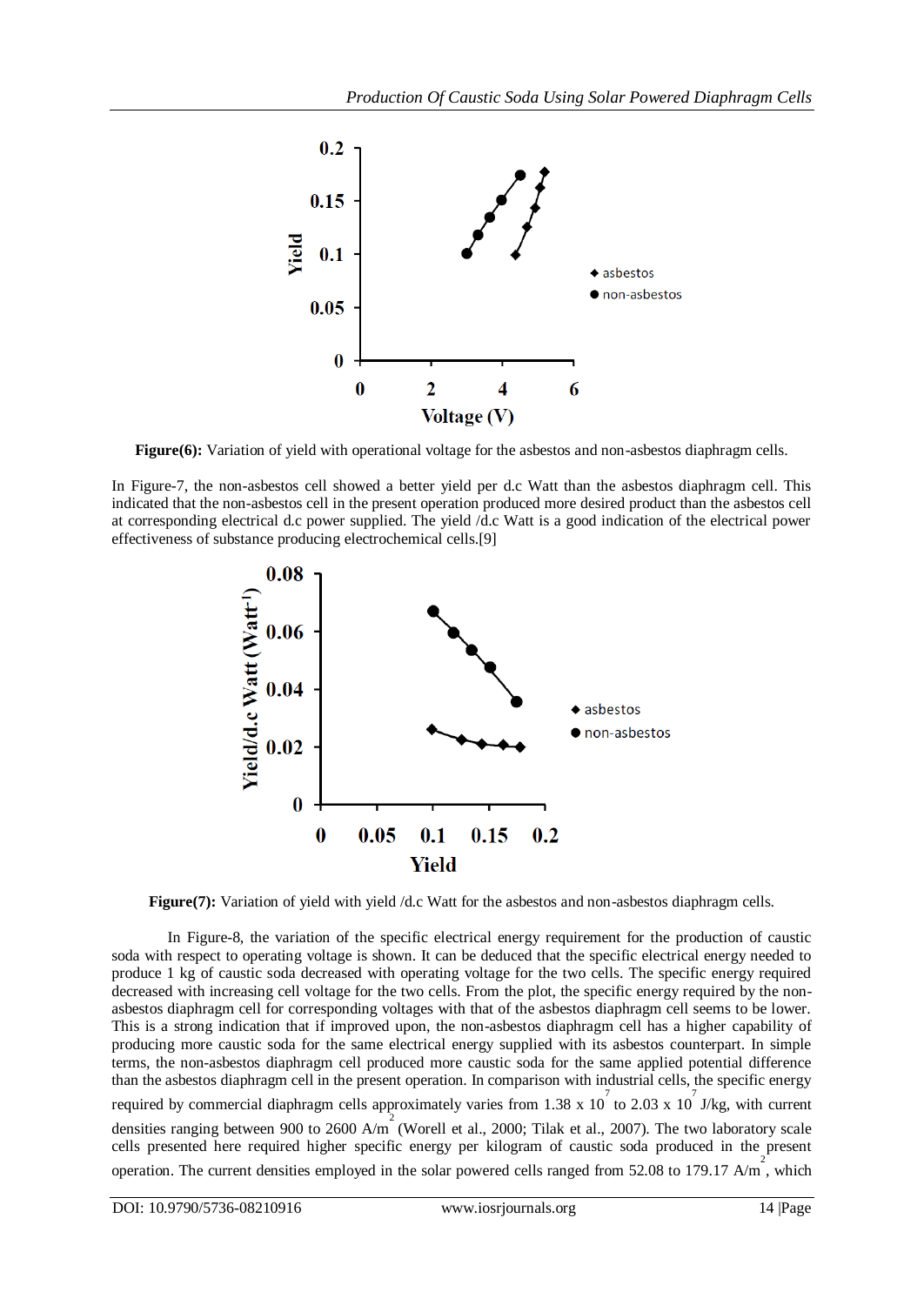is relatively lower to commercial diaphragm cells current densities. This is likely to be the reason for the relatively higher specific energy required per kilogram of caustic soda produced. Appropriate scale-up and optimization techniques of the solar powered cells could make the values comparable.[12]



Figure-8. Variation of specific electrical energy with operational voltage for the asbestos and non-asbestos diaphragm cells

#### **IV. Conclusion**

Among the various strategies aimed to meet energy demand, efficient use of energy and its conservations emerges out to be the least cost option. Energy Conversation assumes special significance due to the limited availability of energy, and heavy dependence on imports for this purpose. Hence, all attempts should be made to make efficient use of energy possible, so as to keep operational cost down and attain sustainability in a global competitive environment.

Reduced energy-consuming chlor-alkali process and solar power derived energy is a good recommendation for the process

The possibility of this is to be explored by theoretical investigation and experimental demonstration of the usage of solar powered electrolytic asbestos and non-asbestos diaphragm cells for the production of caustic soda.

From the results obtained by the cell operations, it can be reasonably concluded that a solar powered diaphragm cell is capable of producing caustic soda of specification closely equal to those produced by conventionally powered diaphragm cells of similar scale, as long as the solar panels are capable of generating enough voltage to overcome cell and circuit resistance by situating it in an appropriate location, installing them correctly, and completing the circuit as required .

The advantages of the present work are that the cells can be operated without the use of conventional electric power, since the only energy required comes directly from the sun. Also the operation can be a very compact process that fits into a small area or can be scaled up to the required size depending on the capacity of production. The process promised to be very economical and very flexible in terms of expansion. The operation is environmentally friendly, because the only form of energy required is solarOn comparison of the types of diaphragms used, the non-asbestos diaphragm seems to be more preferred, because its yield and productivity is comparatively better to that of the asbestos diaphragm. It could also be less harmful compared to the carcinogenic nature of asbestos.

Above all, this direct solar energy powered means of producing caustic soda with electrochemical cells could be a very commercially viable project in areas where the power situation is epileptic, erratic and undergoing reforms, considering the fact that those areas might need to have abundant sunlight for better part of the year.